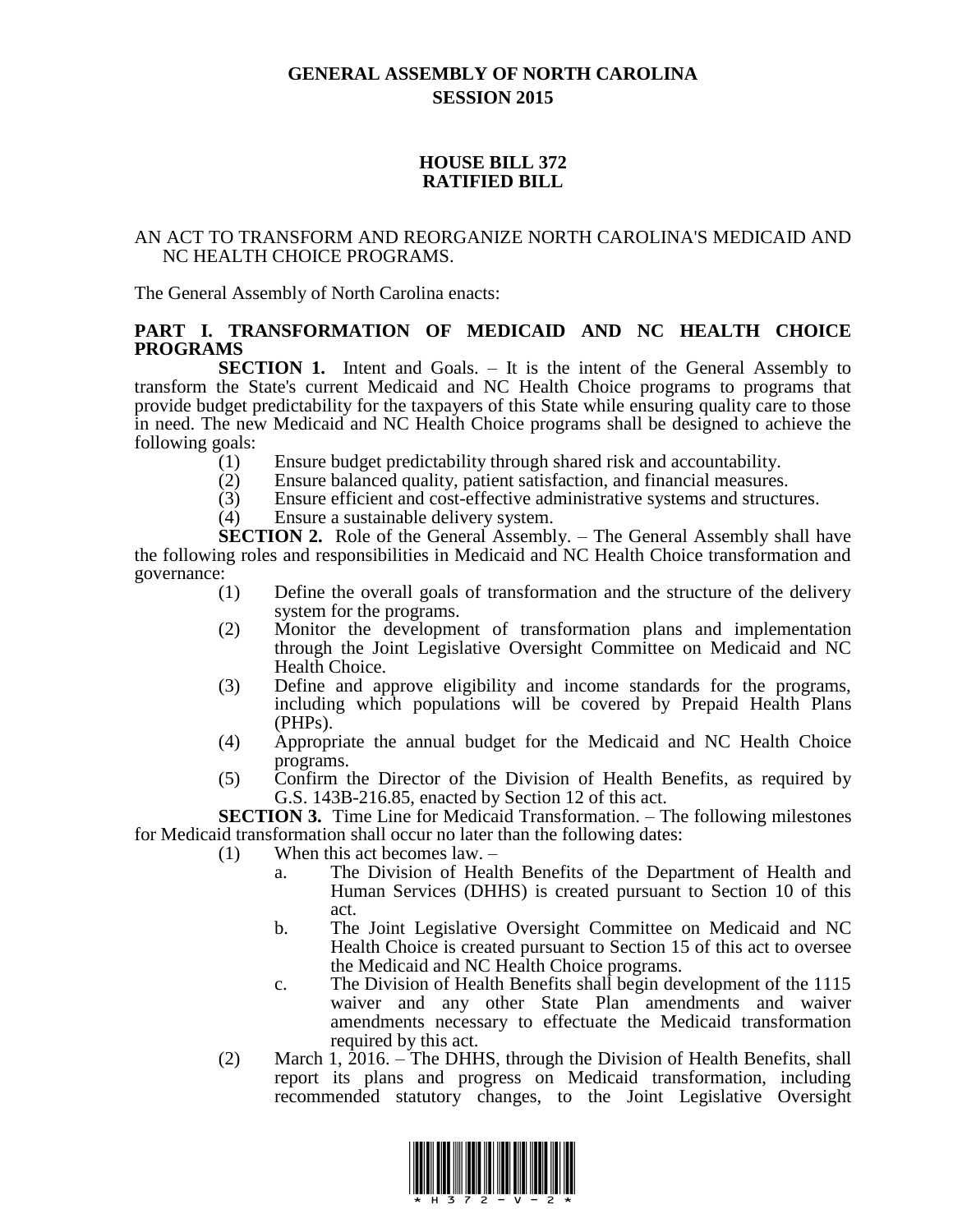Committee on Medicaid and NC Health Choice, as required by subdivision (12) of Section 5 of this act.

- (3) On or before June 1, 2016. The DHHS, through the Division of Health Benefits shall submit the waivers and State Plan amendments required by this act to the Centers for Medicare & Medicaid Services (CMS).
- (4) Eighteen months after approval of all necessary waivers and State Plan amendments by CMS. – Capitated contracts shall begin and initial recipient enrollment shall be complete.

**SECTION 4.** Structure of Delivery System. – The transformed Medicaid and NC Health Choice programs described in Section 1 of this act shall be organized according to the following principles and parameters:

- $(1)$  DHHS authority. The Department of Health and Human Services (DHHS) shall have full authority to manage the State's Medicaid and NC Health Choice programs provided that the total expenditures, net of agency receipts, do not exceed the authorized budget for each program, except the General Assembly shall determine eligibility categories and income thresholds. DHHS through the Division of Health Benefits, created in Section 10 of this act, shall be responsible for planning and implementing the Medicaid transformation required by this act.
- (2) Prepaid Health Plan. For purposes of this act, a Prepaid Health Plan (PHP) shall be defined as an entity, which may be a commercial plan or provider-led entity, that operates or will operate a capitated contract for the delivery of services pursuant to subdivision (3) of this section. For purposes of this act, the terms "commercial plan" and "provider-led entity" are defined as follows:
	- a. Commercial plan or CP. Any person, entity, or organization, profit or nonprofit, that undertakes to provide or arrange for the delivery of health care services to enrollees on a prepaid basis except for enrollee responsibility for copayments and deductibles and holds a PHP license issued by the Department of Insurance.
	- b. Provider-led entity or PLE. An entity that meets all of the following criteria:
		- 1. A majority of the entity's ownership is held by an individual or entity that has as its primary business purpose the ownership or operation of one or more Medicaid and NC Health Choice providers.
		- 2. A majority of the entity's governing body is composed of physicians, physician assistants, nurse practitioners, or psychologists.
		- 3. Holds a PHP license issued by the Department of Insurance.
- (3) Capitated contracts. The Division of Health Benefits, created in Section 10 of this act, shall enter into capitated contracts with PHPs for the delivery of Medicaid and NC Health Choice services as specified in this act. All capitated contracts shall be the result of requests for proposals (RFPs) issued by the Division of Health Benefits and the submission of competitive bids by PHPs, pursuant to subdivision (6) of Section 5 of this act.
- (4) Services covered by PHPs. Capitated PHP contracts shall cover all Medicaid and NC Health Choice services, including physical health services, prescription drugs, long-term services and supports, and behavioral health services for NC Health Choice recipients, except as otherwise provided in this subdivision. Behavioral health services for Medicaid recipients currently covered by the local management entities/managed care organizations (LME/MCOs) shall be excluded from the capitated contracts until four years after the date capitated contracts begin. The capitated contracts required by this subdivision shall not cover dental services.
- (5) Populations covered by PHPs. Capitated PHP contracts shall cover all Medicaid and NC Health Choice program aid categories except recipients who are dually eligible for Medicaid and Medicare. Recipients in the aged program aid category that are eligible for Medicare shall be considered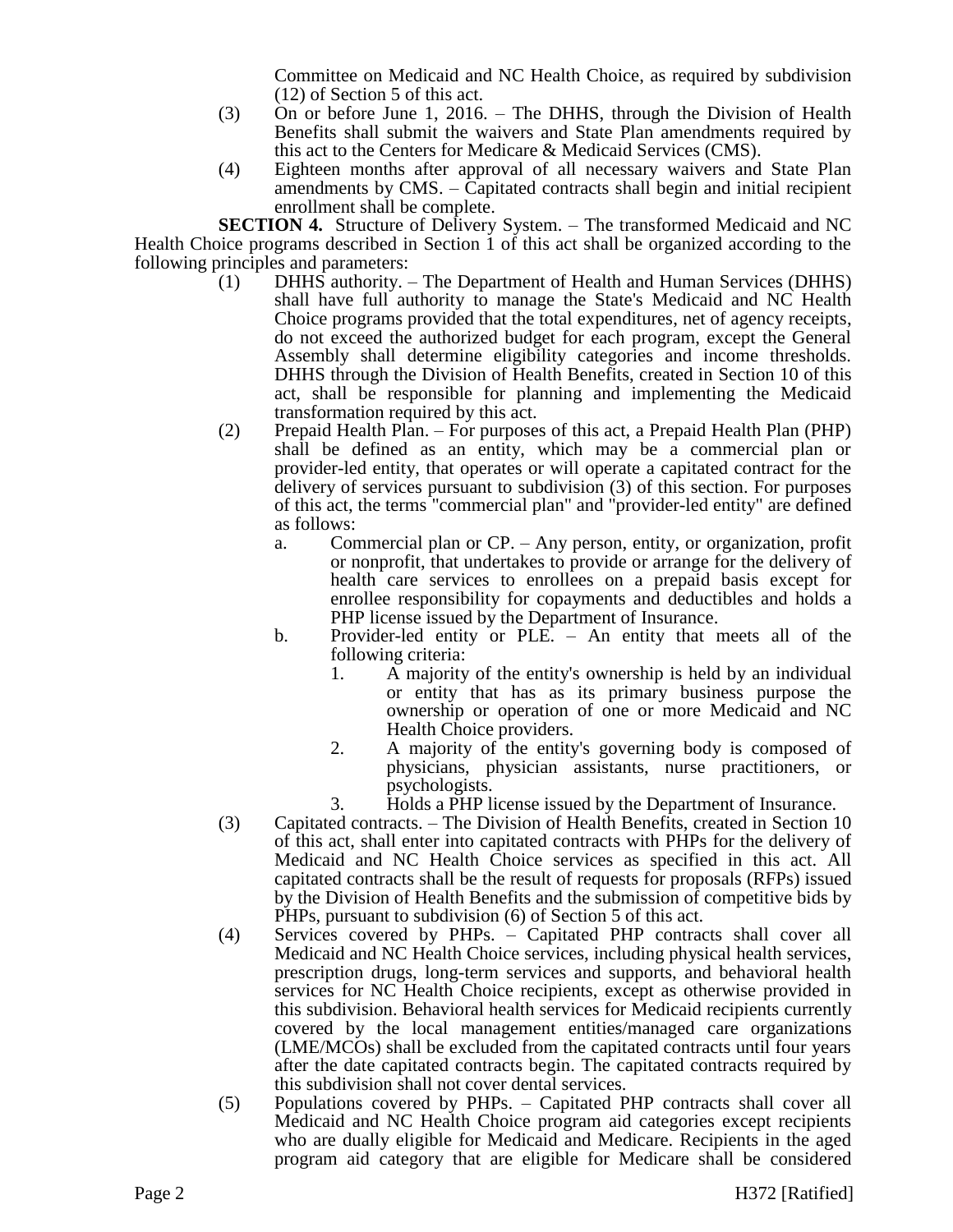recipients who are dually eligible for Medicaid and Medicare. The Division of Health Benefits shall develop a long-term strategy to cover dual eligibles through capitated PHP contracts, as required by subdivision (11) of Section 5 of this act.

- (6) Number and nature of capitated PHP contracts. The number and nature of the contracts required under subdivision (3) of this section shall be as follows:
	- a. Three contracts between the Division of Health Benefits and PHPs to provide coverage to Medicaid and NC Health Choice recipients statewide (statewide contracts).
	- b. Up to 10 contracts between the Division of Health Benefits and PLEs for coverage of regions specified by the Division of Health Benefits pursuant to subdivision (2) of Section 5 of this act (regional contracts). Regional contracts shall be in addition to the three statewide contracts required under sub-subdivision a. of this subdivision. Each regional contract shall provide coverage throughout the entire region for the Medicaid and NC Health Choice services required by subdivision (4) of this section. A PLE may bid for more than one regional contract, provided that the regions are contiguous.
	- c. Initial capitated PHP contracts may be awarded on staggered terms of three to five years in duration to ensure against gaps in coverage that may result from termination of a contract by the PHP or the State.
- (6a) To the extent allowed by Medicaid federal law and regulations and consistent with the requirements of this act, PHPs shall comply with the requirements of Chapter 58 of the General Statutes. This requirement shall not be construed to require PHPs to cover services that are not covered by the Medicaid program pursuant to federal law and regulations. The Department of Health and Human Services, Division of Health Benefits, and the Department of Insurance shall jointly review the applicability of provisions of Chapter 58 of the General Statutes to PHPs, and report to the Joint Legislative Oversight Committee on Medicaid and NC Health Choice by March 1, 2016, on the following:
	- a. Proposed exceptions to the applicability of Chapter 58 of the General Statutes for PHPs.
	- b. Recommendations for resolving conflicts between Chapter 58 of the General Statutes and the requirements of Medicaid federal law and regulations.
	- c. Proposed statutory changes necessary to implement this subdivision.
- (7) Defined measures and goals. The new delivery system and capitated PHP contracts shall be built on defined measures and goals for risk-adjusted health outcomes, quality of care, patient satisfaction, access, and cost. Each component shall be subject to specific accountability measures, including penalties. The Division of Health Benefits may use organizations such as National Committee for Quality Assurance (NCQA), Physician Consortium for Performance Improvement (PCPI), or any others necessary to develop effective measures for outcomes and quality.
- (8) Administrative functions. PHPs shall be responsible for all administrative functions for recipients enrolled in their plan, including, but not limited to, claims processing, care and case management, grievances and appeals, and other necessary administrative services.
- (9) LME/MCOs. LME/MCOs shall continue to manage the behavioral health services currently covered for their enrollees under all existing waivers, including the 1915(b) and (c) waivers, for four years after the date capitated PHP contracts begin. During this four-year period, the Division of Health Benefits shall continue to negotiate actuarially sound capitation rates directly with the LME/MCOs in the same manner as currently utilized. Capitation payments under contracts between the Division of Health Benefits and the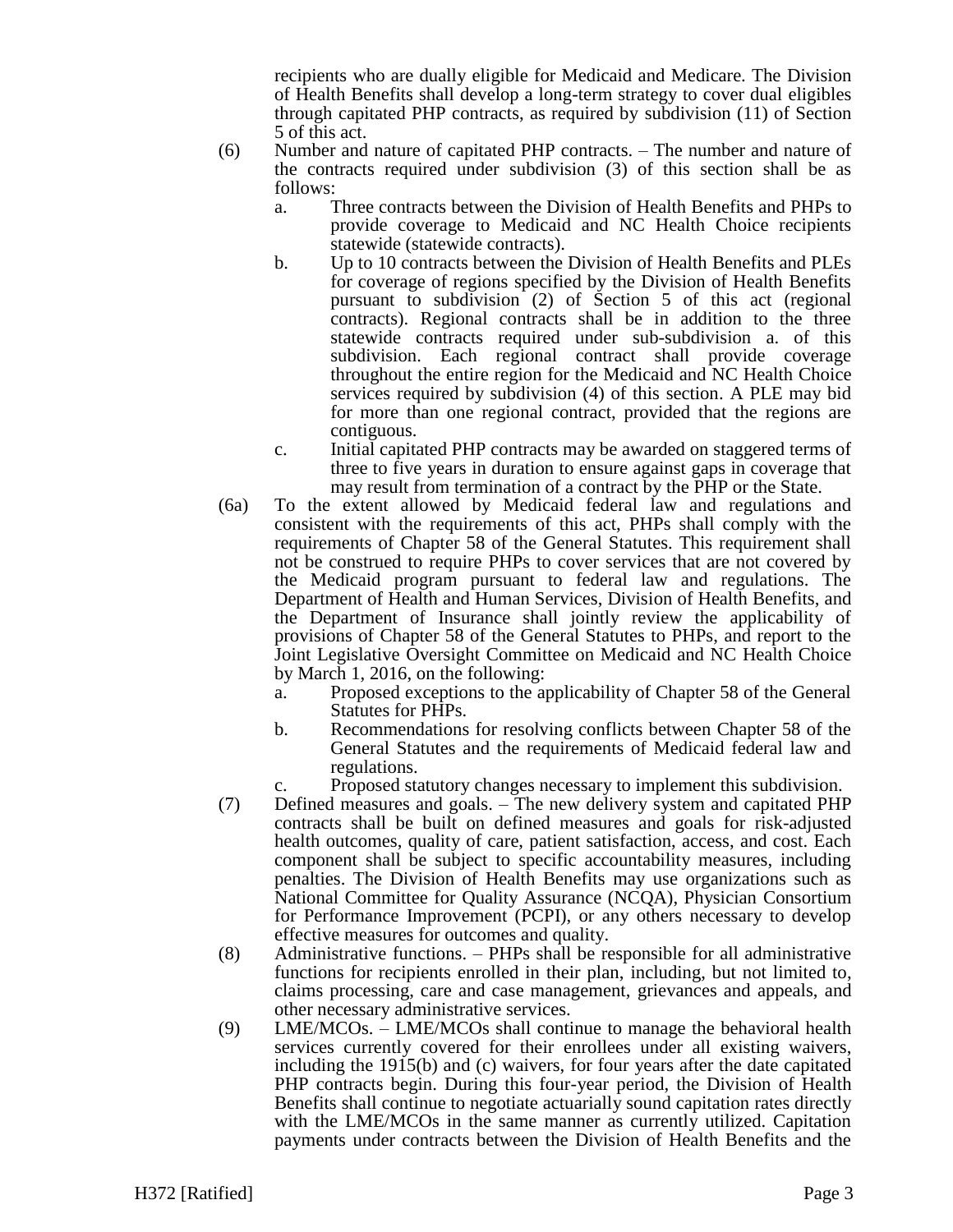LME/MCOs shall be made directly to the LME/MCO by the Division of Health Benefits during the four-year period.

**SECTION 5.** Role of DHHS. – The role and responsibility of DHHS, through the Division of Health Benefits, during Medicaid transformation shall include the following activities and functions:

- (1) Submit to CMS a demonstration waiver application pursuant to Section 1115 of the Social Security Act and any other waivers and State Plan amendments necessary to accomplish the requirements of this act within the required time frames.
- (2) Define six regions comprised of whole contiguous counties that reasonably distribute covered populations across the State to ensure effective delivery of health care and achievement of the goals of Medicaid transformation set forth in Section 1 of this act. Every county in the State must be assigned to a region.
- (3) Oversee, monitor, and enforce capitated PHP contract performance.
- (4) Ensure sustainability of the transformed Medicaid and NC Health Choice programs.
- (5) Set rates, including the following:
	- a. Capitation rates that are actuarially sound. Actuarial calculations must include utilization assumptions consistent with industry and local standards. Capitation rates shall be risk adjusted and shall include a portion that is at risk for achievement of quality and outcome measures, including value-based payments.
	- b. Appropriate rate floors for in-network primary care physicians, specialist physicians, and pharmacy dispensing fees to ensure the achievement of transformation goals.
	- c. Rates for services in the remaining fee-for-service programs.
- (6) Enter into capitated PHP contracts for the delivery of the Medicaid and NC Health Choice services described in subdivision (4) of Section 4 of this act. All contracts shall be the result of requests for proposals (RFPs) issued by DHHS and the submission of competitive bids by PHPs. DHHS, through the Division of Health Benefits, shall develop standardized contract terms, to include at a minimum, the following:
	- a. Risk-adjusted cost growth for its enrollees must be at least two percentage (2%) points below national Medicaid spending growth as documented and projected in the annual report prepared for CMS by the Office of the Actuary for nonexpansion states.
	- b. A requirement that PHP spending for prescribed drugs, net of rebates, ensures the State realizes a net savings for the spending on prescription drugs. All PHPs shall be required to use the same drug formulary, which shall be established by DHHS, through the Division of Health Benefits.
	- c. Until final federal regulations are promulgated governing medical loss ratio, a minimum medical loss ratio of eighty-eight percent (88%) for health care services, with the components of the numerator and denominator to be defined by DHHS, through the Division of Health Benefits.
	- d. A requirement that PHPs develop and maintain provider networks that meet access to care requirements for their enrollees. PHPs may not exclude providers from their networks except for failure to meet objective quality standards or refusal to accept network rates. Notwithstanding the previous sentence, PHPs must include all providers in their geographical coverage area that are designated essential providers by DHHS pursuant to subdivision (13) of this section, unless DHHS approves an alternative arrangement for securing the types of services offered by the essential providers.
	- e. A requirement that all PHPs assure that enrollees who do not elect a primary care provider will be assigned to one.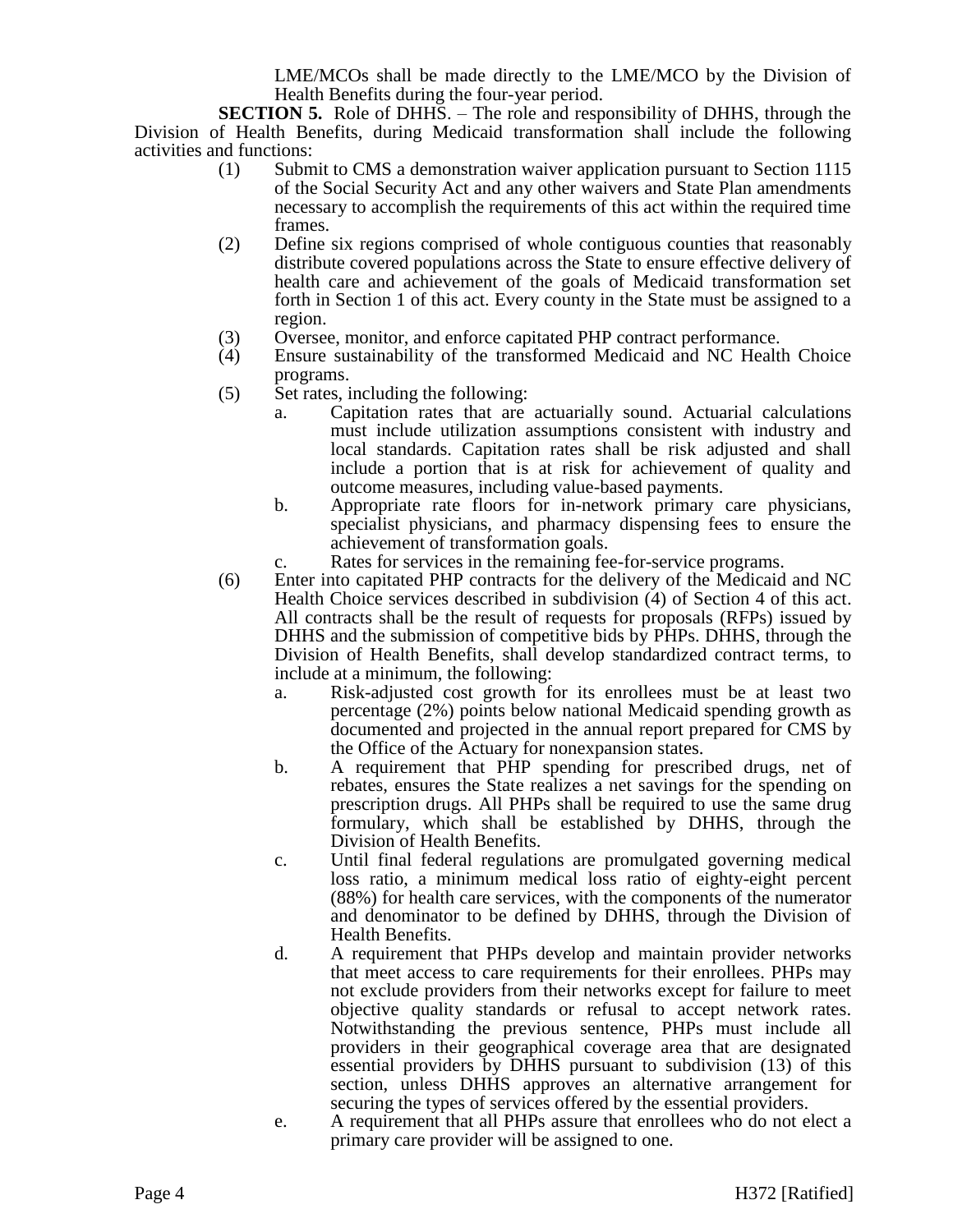- (7) Prior to issuing the RFPs required by subdivision (6) of this section, consult, in accordance with G.S. 12-3(15), with the Joint Legislative Oversight Committee on Medicaid and NC Health Choice on the terms and conditions of the requests for proposals (RFPs) for the solicitation of bids for statewide and regional capitated PHP contracts.
- (8) Develop and implement a process for recipient assignment to PHPs. Criteria for assignment shall include at least the recipient's family unit, including foster family and adoptive placement, quality measures, and primary care physician.
- (9) Define methods to ensure program integrity against provider fraud, waste, and abuse at all levels.
- (10) Require all PHPs and Medicaid and NC Health Choice providers to submit data through the Health Information Exchange Network, as required by Section 12A.5 of House Bill 97, 2015 Regular Session, in order to ensure effective systems and connectivity to support clinical coordination of care, the exchange of information, and the availability of data to DHHS and the Division of Health Benefits to manage the Medicaid and NC Health Choice programs for the State.
- (11) Develop a Dual Eligibles Advisory Committee, which must include at least a reasonably representative sample of the populations receiving long-term services and supports covered by Medicaid. The Division of Health Benefits, upon the advice of the Dual Eligibles Advisory Committee, shall develop a long-term strategy to cover dual eligibles through capitated PHP contracts and report the strategy to the Joint Legislative Oversight Committee on Medicaid and NC Health Choice by January 31, 2017.
- (12) Report to the Joint Legislative Oversight Committee on Medicaid and NC Health Choice by March 1, 2016. At a minimum, this report shall include:
	- a. The proposed waiver application.
	- b. The expected time frame for the submission of the proposed waiver to CMS.
	- c. Proposed statutory changes required.
	- d. Status of staffing of the Division of Health Benefits, including a description of staff's key competencies and expertise.
	- e. Anticipated distribution of regional capitated PHP contracts.
	- f. Plans for recipient enrollment.
	- g. Recipient access standards.<br>h Performance measures.
	- Performance measures.
	- i. A plan for the proposed inclusion of the following features as part of Medicaid and NC Health Choice transformation:
		- 1. Rate floors in addition to those required by subdivision (5) of Section 5 of this act.
		- 2. Antitrust policies.
		- 3. Protections against the exclusion of certain provider types.
		- 4. Prompt pay requirements.<br>5. Uniform credentialing req
		- Uniform credentialing requirements.
		- 6. Good-faith negotiations.
	- j. Time line for issuance of RFP and solicitation of bids.<br>
	k. Measures for sustainability of the transformed system.
	- Measures for sustainability of the transformed system.
	- l. A plan for transition of features of the contract with the North Carolina Community Care Network, Inc., (NCCCN) to the new delivery system, including a plan for utilizing, at the appropriate time, the Health Information Exchange Network to perform certain functions presently being performed by NCCCN's Informatics Center in conjunction with the primary care case management program.
	- m. A plan to stabilize the Division of Medical Assistance during the transition of the Medicaid and NC Health Choice programs to the Division of Health Benefits.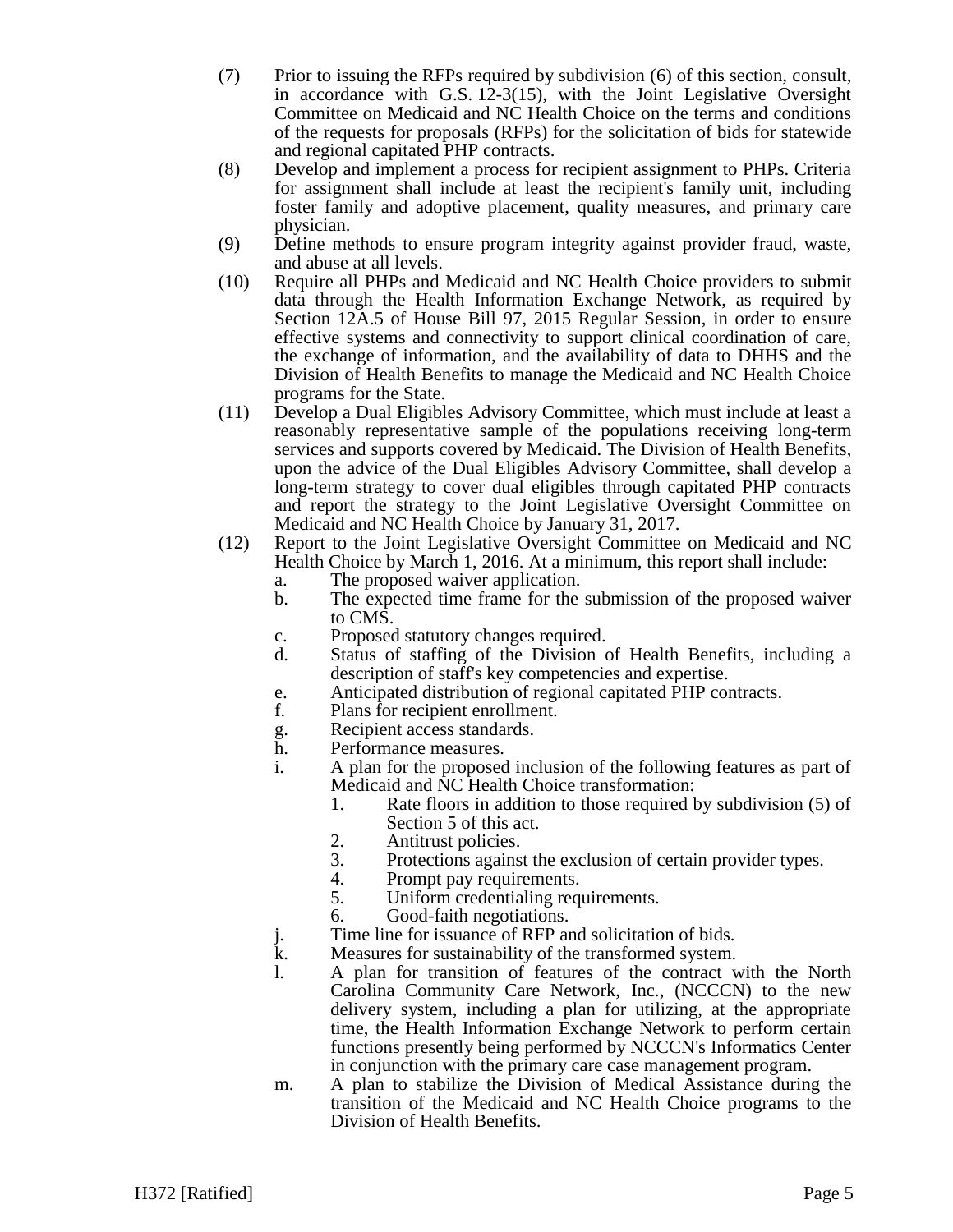- n. A plan that will ensure continuity of services for individuals in foster care and adoptive placements in the transformed Medicaid and NC Health Choice programs.
- (13) Designate Medicaid and NC Health Choice providers as essential providers if the provider either offers services that are not available from any other provider within a reasonable access standard or provides a substantial share of the total units of a particular service utilized by Medicaid and NC Health Choice recipients within the region during the last three years, and the combined capacity of other service providers in the region is insufficient to meet the total needs of the Medicaid and NC Health Choice enrollees. DHHS shall not classify physicians and other practitioners as essential providers. At a minimum, providers in the following categories shall be designated essential providers:
	- a. Federally qualified health centers.
	- b. Rural health centers.
	- c. Free clinics.
	- d. Local health departments.

**SECTION 6.** Role of the Department of Insurance. – The transformed Medicaid and NC Health Choice system shall include the licensing of PHPs based on solvency requirements established and implemented by the Department of Insurance. The Commissioner of Insurance, in consultation with the Director of the Division of Health Benefits, shall develop recommended solvency requirements that are similar to the solvency requirements for similarly situated regulated entities and recommended licensing procedures that include an annual review by the Commissioner and reporting of changes in licensure to the Division of Health Benefits. The Commissioner shall report the recommendations as well as proposed fees to offset the cost of licensure and any necessary statutory changes to the Joint Legislative Oversight Committee on Medicaid and NC Health Choice by March 1, 2016.

**SECTION 7.** Primary Care Case Management. – By July 1, 2016, DHHS will renegotiate its contract with North Carolina Community Care Networks, Inc., (NCCCN) to reduce per member per month payments to NCCCN for administration, including informatics, by fifteen percent (15%) from the amount of per member per month payments NCCCN received for January 2015. The renegotiated contract shall provide for greater efficiencies and facilitate a smooth transition of features of the enhanced primary care case management program, including case management, informatics center operations, and practice supports, to the primary care medical home model or other care management model that will be utilized by PHPs, consistent with the plan reported to the Joint Legislative Oversight Committee on Medicaid and NC Health Choice pursuant to subdivision (12) of Section 5 of this act. The renegotiated contract shall also include performance measures and consequences for failing to meet those performance measures. DHHS shall continue to utilize NCCCN to perform existing functions until capitated PHP contracts begin as required by this act. When capitated PHP contracts begin, any contract with NCCCN existing on that date shall terminate. Funds equal to the amount of any savings achieved on or after August 1, 2015, by the Division of Medical Assistance as a result of the contract renegotiation required by this section shall be transferred to the Division of Health Benefits to be used for the transition to capitated PHP contracts.

**SECTION 8.** Innovations Center. – DHHS shall submit a program design and budget proposal no later than May 1, 2016, to the Joint Legislative Oversight Committee on Medicaid and NC Health Choice that will create a Medicaid and NC Health Choice Transformation Innovations Center within the Division of Health Benefits with the purpose of assisting Medicaid and NC Health Choice providers in achieving the ultimate goals of better health, better care, and lower costs for North Carolinians. The center should be designed to support providers through technical assistance and learning collaboratives that foster peer-to-peer sharing of best practices. DHHS shall use the Oregon Health Authority's Transformation Center as a design model and shall consider at least the following features:

- (1) Learning collaboratives, peer-to-peer networks.
- (2) Clinical standards and supports.
- (3) Innovator agents.
- (4) Council of Clinical Innovators.
- (5) Community and stakeholder engagement.
- (6) Conferences and workshops.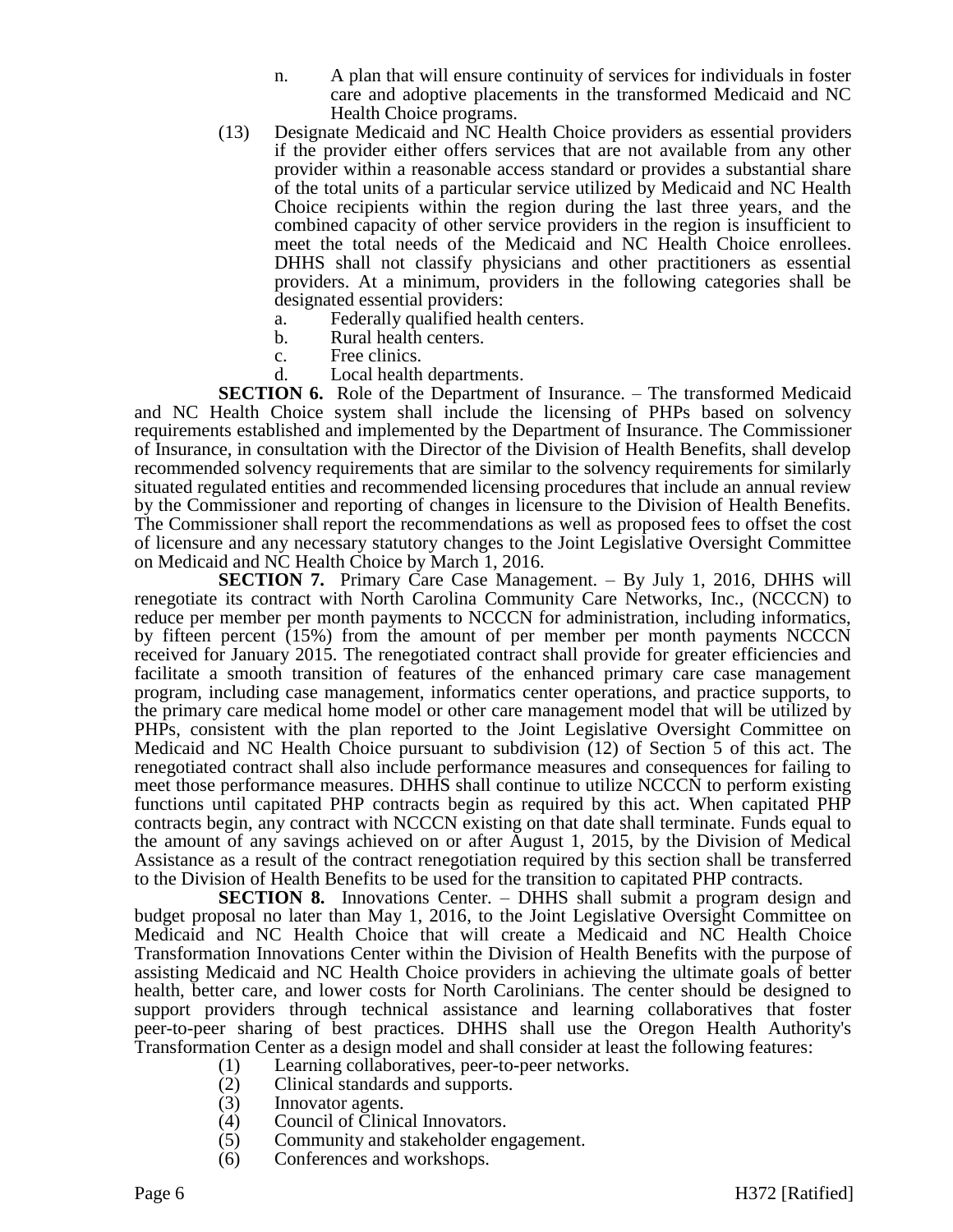- (7) Technical assistance.
- (8) Infrastructure support.

**SECTION 9.** Maintain Funding Mechanisms. – In developing the waivers and State Plan amendments necessary to implement this act, the Department of Health and Human Services, through the Division of Health Benefits created in Section 10 of this act, shall work with the Centers for Medicare & Medicaid Services (CMS) to attempt to preserve existing levels of funding generated from Medicaid-specific funding streams, such as assessments, to the extent that the levels of funding may be preserved. If such Medicaid-specific funding cannot be maintained as currently implemented, then the Division of Health Benefits shall advise the Joint Legislative Oversight Committee on Medicaid and NC Health Choice, created in Section 15 of this act, of any modifications necessary to maintain as much revenue as possible within the context of Medicaid transformation. If such Medicaid-specific funding streams cannot be preserved through the transformation process or if revenue would decrease, it is the intent of the General Assembly to modify such funding streams so that any supplemental payments to providers are more closely aligned to improving health outcomes and achieving overall Medicaid goals.

# **PART II. REORGANIZATION OF MEDICAID AND NC HEALTH CHOICE PROGRAMS**

**SECTION 10.** Creation of the Division of Health Benefits. – The Division of Health Benefits is established as a new division of the Department of Health and Human Services. The Department of Health and Human Services, through the Division of Health Benefits, shall be responsible for implementing Medicaid transformation required by this act and shall administer and operate all functions, powers, duties, obligations, and services related to the transformed Medicaid and NC Health Choice programs. The Division of Medical Assistance shall continue to operate the current Medicaid and NC Health Choice programs until the Division of Medical Assistance is eliminated. Upon the elimination of the Division of Medical Assistance, all functions, powers, duties, obligations, and services vested in the Division of Medical Assistance of the Department of Health and Human Services are vested in the Division of Health Benefits. The Department of Health and Human Services shall remain the Medicaid single State agency.

**SECTION 11.** Elimination of the Division of Medical Assistance. – Twelve months after capitated PHP contracts begin, or at an earlier time as determined by the Secretary of the Department of Health and Human Services, the Division of Medical Assistance and all positions remaining in the Division of Medical Assistance at that time are eliminated. The Secretary shall notify the Office of State Budget and Management and the Joint Legislative Oversight Committee on Medicaid and NC Health Choice three months prior to the date the Secretary anticipates that the Division of Medical Assistance will no longer be needed for future operations of the Medicaid and NC Health Choice programs and will be eliminated. Upon elimination of the Division of Medical Assistance, the Secretary shall notify the Office of State Budget and Management and the Joint Legislative Oversight Committee on Medicaid and NC Health Choice of the effective date of the elimination of the Division of Medical Assistance. The Department of Health and Human Services shall provide notice to employees of the Division of Medical Assistance whose positions will be eliminated due to a reduction in force in accordance with the reduction in force policies of the Office of State Human Resources.

**SECTION 12.(a)** Article 3 of Chapter 143B of the General Statutes is amended by adding a new part to read:

#### "Part 36. Division of Health Benefits.

# "**§ 143B-216.80. Division of Health Benefits – creation and organization.**

There is hereby established the Division of Health Benefits of the Department of Health and Human Services. The Department of Health and Human Services, through the Division of Health Benefits, shall have the powers and duties described in G.S. 108A-54(e). The Director shall be the head of the Division of Health Benefits."

**SECTION 12.(b)** Effective January 1, 2021, Part 36 of Article 3 of Chapter 143B of the General Statutes is amended by adding a new section to read:

#### "**§ 143B-216.85. Appointment; term of office; and removal of the Director of the Division of Health Benefits.**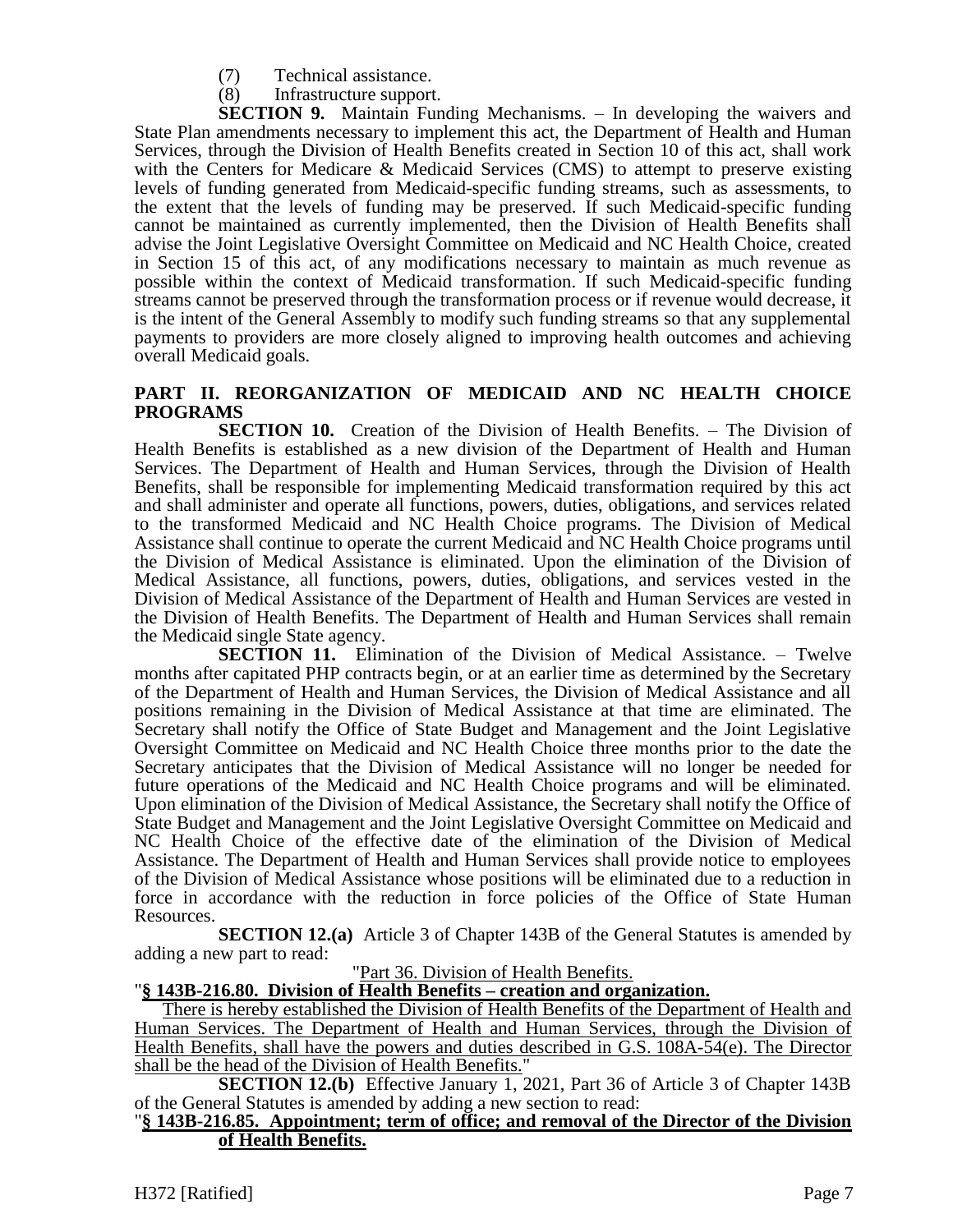(a) Term. – The Director of the Division of Health Benefits shall be appointed by the Governor for a term of four years subject to confirmation by the General Assembly by joint resolution. The initial term of office for the Director of the Division of Health Benefits shall begin upon confirmation by the General Assembly and shall expire June 30, 2025. Thereafter, the term of office for the Director of the Division of Health Benefits shall be four years and shall commence on July 1 of the year in which the term for which the appointment is made.

(b) Appointment. – The Governor shall submit the name of the person to be appointed Director of the Division of Health Benefits to the General Assembly for confirmation by the General Assembly on or before May 1 of the year in which the term of the office for which the appointment is to be made expires. If the Governor fails to submit a name by May 1, the President Pro Tempore of the Senate and the Speaker of the House of Representatives jointly shall submit a name of an appointee to the General Assembly on or before May 15 of the same year. The appointment shall then be made by enactment of a bill. The bill shall state the name of the person being appointed, the office to which the appointment is being made, the effective date of the appointment, the date of expiration of the term, the residence of the appointee, and that the appointment is made upon the joint recommendation of the Speaker of the House of Representatives and the President Pro Tempore of the Senate. Nothing precludes any member of the General Assembly from proposing an amendment to any bill making such an appointment. If there is no vacancy in the office of the Director, and a bill that would confirm the appointment of the person as Director fails a reading in either chamber of the General Assembly, then the Governor shall submit a new name within 30 days.

(c) Vacancy. – If a vacancy in the office of the Director occurs for any reason prior to the expiration of the Director's term of office, the Governor shall submit the name of the Director's successor to the General Assembly not later than 60 days after the vacancy occurs. If a vacancy occurs when the General Assembly is not in session, the Governor shall appoint an acting Director to serve the remainder of the unexpired term pending confirmation by the General Assembly. However, in no event shall an acting Director serve (i) for more than 12 months without General Assembly confirmation or (ii) after a bill that would confirm the appointment of the person as Director fails a reading in either chamber of the General Assembly. The successor appointed to fill the vacancy shall serve until the end of the unexpired term.

(d) Removal. – The Director of the Division of Health Benefits may be removed from office only by the Governor and solely for the grounds set forth in G.S. 143B-13(b), (c), and (d)."

**SECTION 13.** G.S. 108A-54 reads as rewritten:

# "**§ 108A-54. Authorization of Medical Assistance Program; administration.**

… (e) The Secretary of the Department of Health and Human Services, through the Division of Health Benefits, shall have the following powers and duties:

- (1) Administer and operate the Medicaid and NC Health Choice programs, provided that the total expenditures, net of agency receipts, do not exceed the authorized budget for each program. None of the powers and duties enumerated in the other subdivisions of this subsection shall be construed to limit the broad grant of authority to administer and operate the Medicaid and NC Health Choice programs.
- (2) Employ clerical and professional staff of the Division of Health Benefits, including consultants and legal counsel, necessary to carry out the powers and duties of the division. In hiring staff for the Division of Health Benefits, the Secretary may offer employment contracts for a term and set compensation for the employees, which may include performance-based bonuses based on meeting budget or other targets.
- (3) Notwithstanding G.S. 143-64.20, enter into contracts for the administration of the Medicaid and NC Health Choice programs, as well as manage such contracts, including contracts of a consulting or advisory nature.
- (4) Establish and adjust all program components, except for eligibility categories and income thresholds, of the Medicaid and NC Health Choice programs within the appropriated and allocated budget.
- (5) Adopt rules related to the Medicaid and NC Health Choice programs.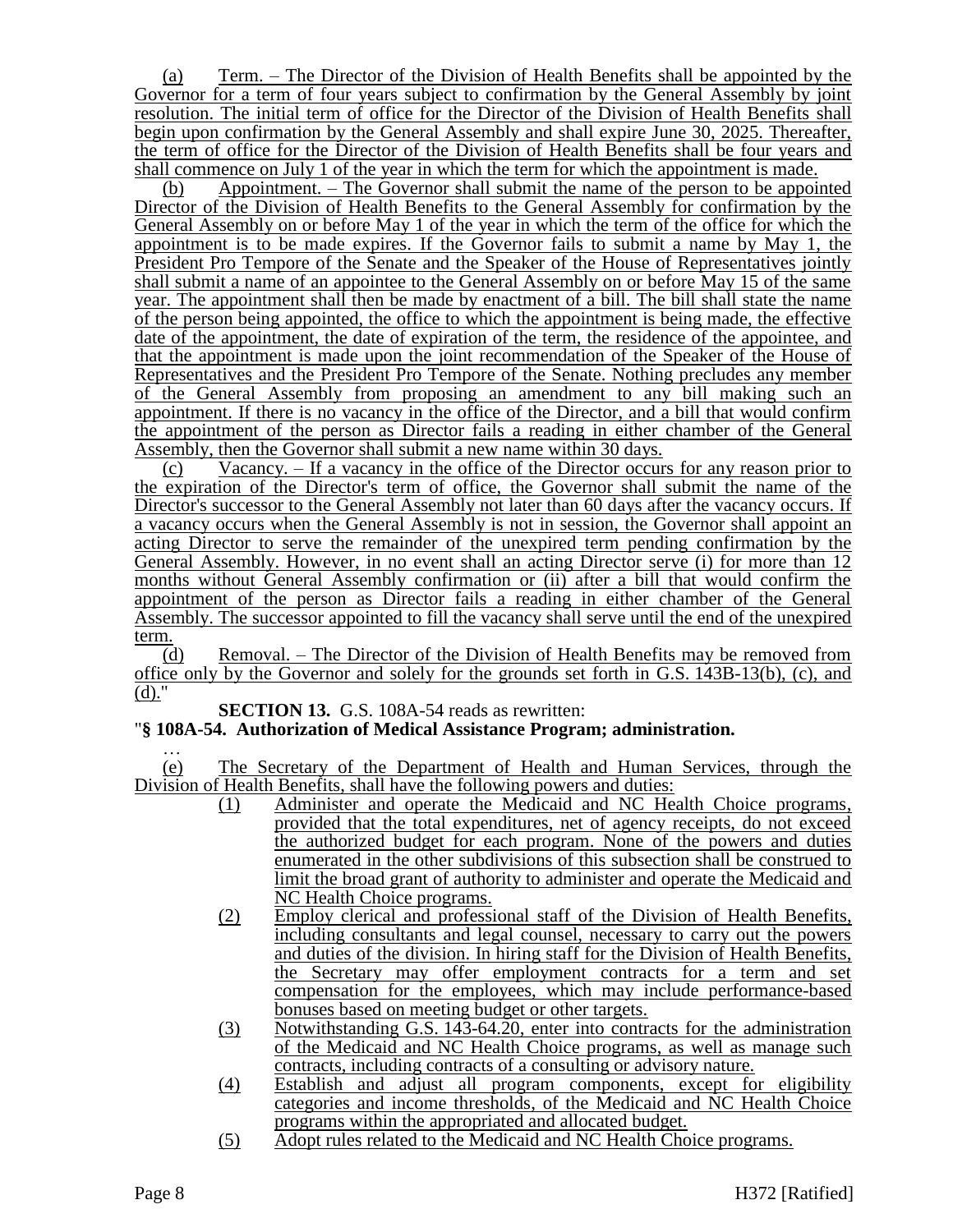- (6) Develop midyear budget correction plans and strategies and then take midyear budget corrective actions necessary to keep the Medicaid and NC Health Choice programs within budget.
- (7) Approve or disapprove and oversee all expenditures to be charged to or allocated to the Medicaid and NC Health Choice programs by other State departments or agencies.
- (8) Develop and present to the Joint Legislative Oversight Committee on Medicaid and NC Health Choice and the Office of State Budget and Management by January 1 of each year, beginning in 2017, the following information for the Medicaid and NC Health Choice programs:
	- a. A detailed four-year forecast of expected changes to enrollment growth and enrollment mix.
	- b. What program changes will be made by the Department in order to stay within the existing budget for the programs based on the next fiscal year's forecasted enrollment growth and enrollment mix.
	- c. The cost to maintain the current level of services based on the next fiscal year's forecasted enrollment growth and enrollment mix.
- (9) Publish on its Web site and update on at least a monthly basis, at a minimum, the following information about the Medicaid and NC Health Choice programs:
	- a. Enrollment by program aid category by county.
	- b. Per member per month spending by category of service.
	- c. Spending and receipts by fund along with a detailed variance analysis.
	- d. A comparison of the above figures to the amounts forecasted and budgeted for the corresponding time period.

(f) The General Assembly shall determine the eligibility categories and income thresholds for the Medicaid and NC Health Choice programs. The Department of Health and Human Services, through the Division of Health Benefits, is expressly authorized to adopt temporary and permanent rules regarding eligibility requirements and determinations, to the extent that they do not conflict with the parameters set by the General Assembly.

(g) Although generally subject to the laws of this State, the following exemptions, limitations, and modifications apply to the Division of Health Benefits of the Department of Health and Human Services, notwithstanding any other provision of law:

- (1) Employees of the Division of Health Benefits shall not be subject to the North Carolina Human Resources Act, except as provided in G.S. 126-5(c1)(31).
- (2) The Secretary may retain private legal counsel and is not subject to G.S. 114-2.3 or G.S. 147-17(a) through (c).
- (3) The Division of Health Benefits' employment contracts offered pursuant to G.S. 108A-54(e)(2) are not subject to review and approval by the Office of State Human Resources.
- (4) If the Secretary establishes alternative procedures for the review and approval of contracts, then the Division of Health Benefits is exempt from State contract review and approval requirements but may still choose to utilize the State contract review and approval procedures for particular contracts."

**SECTION 14.(a)** Part 1 of Article 3 of Chapter 143B of the General Statutes is amended by adding the following new section to read:

# "**§ 143B-139.6C. Cooling-off period for certain Department employees.**

(a) Ineligible Vendors. – The Secretary of the Department of Health and Human Services shall not contract for goods or services with a vendor that employs or contracts with a person who is a former employee of the Department and uses that person in the administration of a contract with the Department.

(b) Vendor Certification. – The Secretary shall require each vendor submitting a bid or contract to certify that the vendor will not use a former employee of the Department in the administration of a contract with the Department in violation of the provisions of subsection (a) of this section.

(c) A violation of the provisions of this section shall void the contract.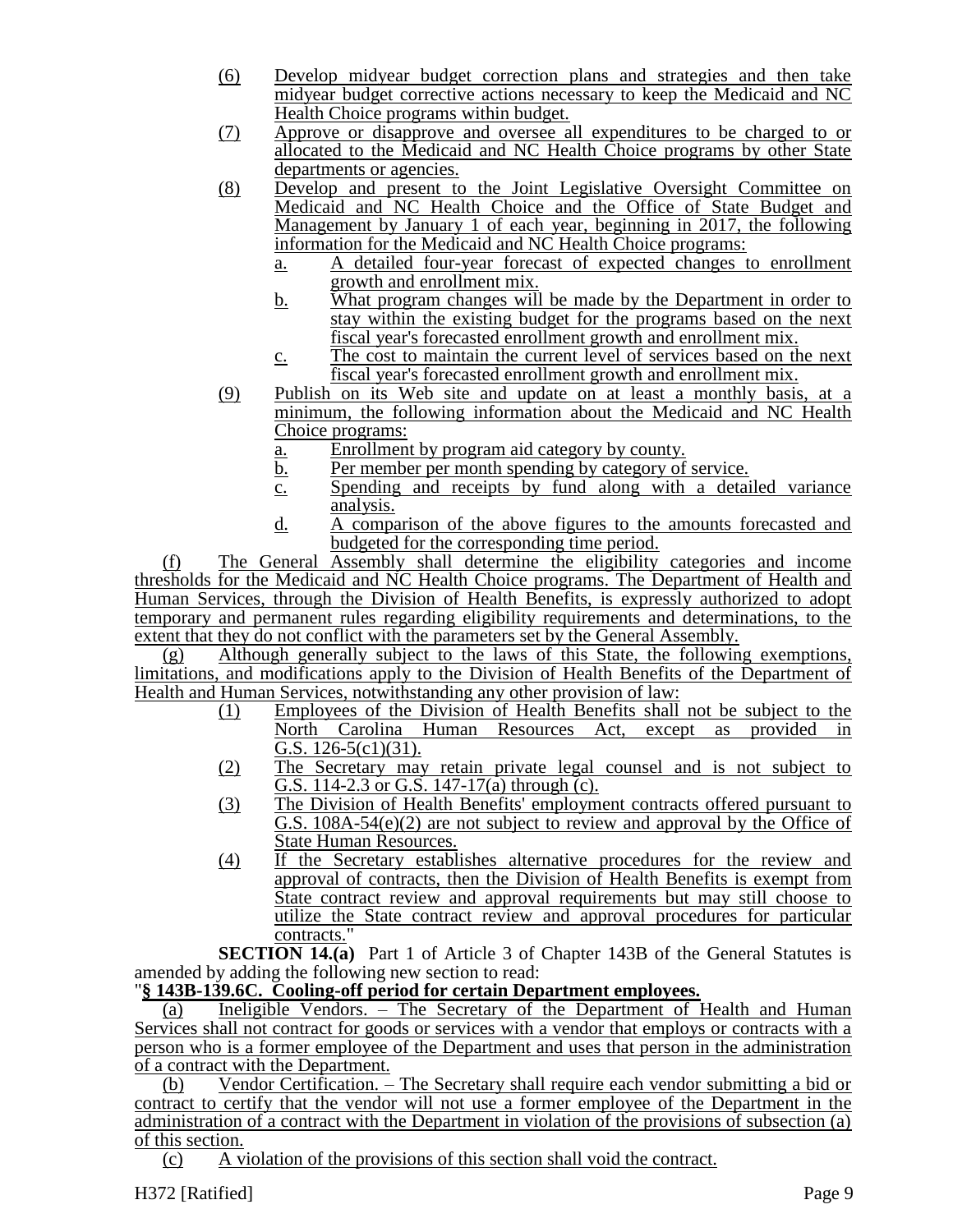- (d) Definitions. As used in this section, the following terms mean:
	- (1) Administration of a contract. Oversight of the performance of a contract, authority to make decisions regarding a contract, interpretation of a contract, or participation in the development of specifications or terms of a contract or in the preparation or award of a contract.
	- $(2)$  Former employee of the Department. A person who, for any period within the preceding six months, was employed as an employee or contract employee of the Department of Health and Human Services, and in the six months immediately preceding termination of State employment, participated personally in either the award or management of a Department contract with the vendor, or made regulatory or licensing decisions that directly applied to the vendor."

**SECTION 14.(b)** Subsection (a) of this section becomes effective November 1, 2015, and applies to contracts entered into on or after that date.

**SECTION 15.** Legislative Oversight of Medicaid and NC Health Choice Programs. – Chapter 120 of the General Statutes is amended by adding the following new Article:

#### "Article 23B.

"Joint Legislative Oversight Committee on Medicaid and NC Health Choice.

### "**§ 120-209. Creation and membership of Joint Legislative Oversight Committee on Medicaid and NC Health Choice.**

(a) The Joint Legislative Oversight Committee on Medicaid and NC Health Choice is established. The Committee consists of 14 members as follows:

- (1) Seven members of the Senate appointed by the President Pro Tempore of the Senate, at least two of whom are members of the minority party.
- (2) Seven members of the House of Representatives appointed by the Speaker of the House of Representatives, at least two of whom are members of the minority party.

(b) Terms on the Committee are for two years and begin on the convening of the General Assembly in each odd-numbered year, except that initial appointments begin on the date of appointment. Members may complete a term of service on the Committee even if they do not seek reelection or are not reelected to the General Assembly, but resignation or removal from service in the General Assembly constitutes resignation or removal from service on the Committee.

(c) A member continues to serve until a successor is appointed. A vacancy shall be filled within 30 days by the officer who made the original appointment.

# "**§ 120-209.1. Purpose and powers of Committee.**

(a) The Joint Legislative Oversight Committee on Medicaid and NC Health Choice shall examine budgeting, financing, administrative, and operational issues related to the Medicaid and NC Health Choice programs administered by the Department of Health and Human Services.

(b) The Committee may make periodic reports, including recommendations, to a regular session of the General Assembly on issues related to Medicaid and NC Health Choice programs.

# "**§ 120-209.2. Organization of Committee.**

(a) The President Pro Tempore of the Senate and the Speaker of the House of Representatives shall each designate a cochair of the Joint Legislative Oversight Committee on Medicaid and NC Health Choice. The Committee shall meet upon the joint call of the cochairs.

(b) A quorum of the Committee is eight members. No action may be taken except by a majority vote at a meeting at which a quorum is present.

(c) Members of the Committee receive subsistence and travel expenses, as provided in G.S. 120-3.1. The Committee may contract for consultants or hire employees in accordance with G.S. 120-32.02. The Legislative Services Commission, through the Legislative Services Officer, shall assign professional staff to assist the Committee in its work. Upon the direction of the Legislative Services Commission, the Directors of Legislative Assistants of the Senate and of the House of Representatives shall assign clerical staff to the Committee. The expenses for clerical employees shall be borne by the Committee.

(d) The Committee cochairs may establish subcommittees for the purpose of examining issues relating to its Committee charge.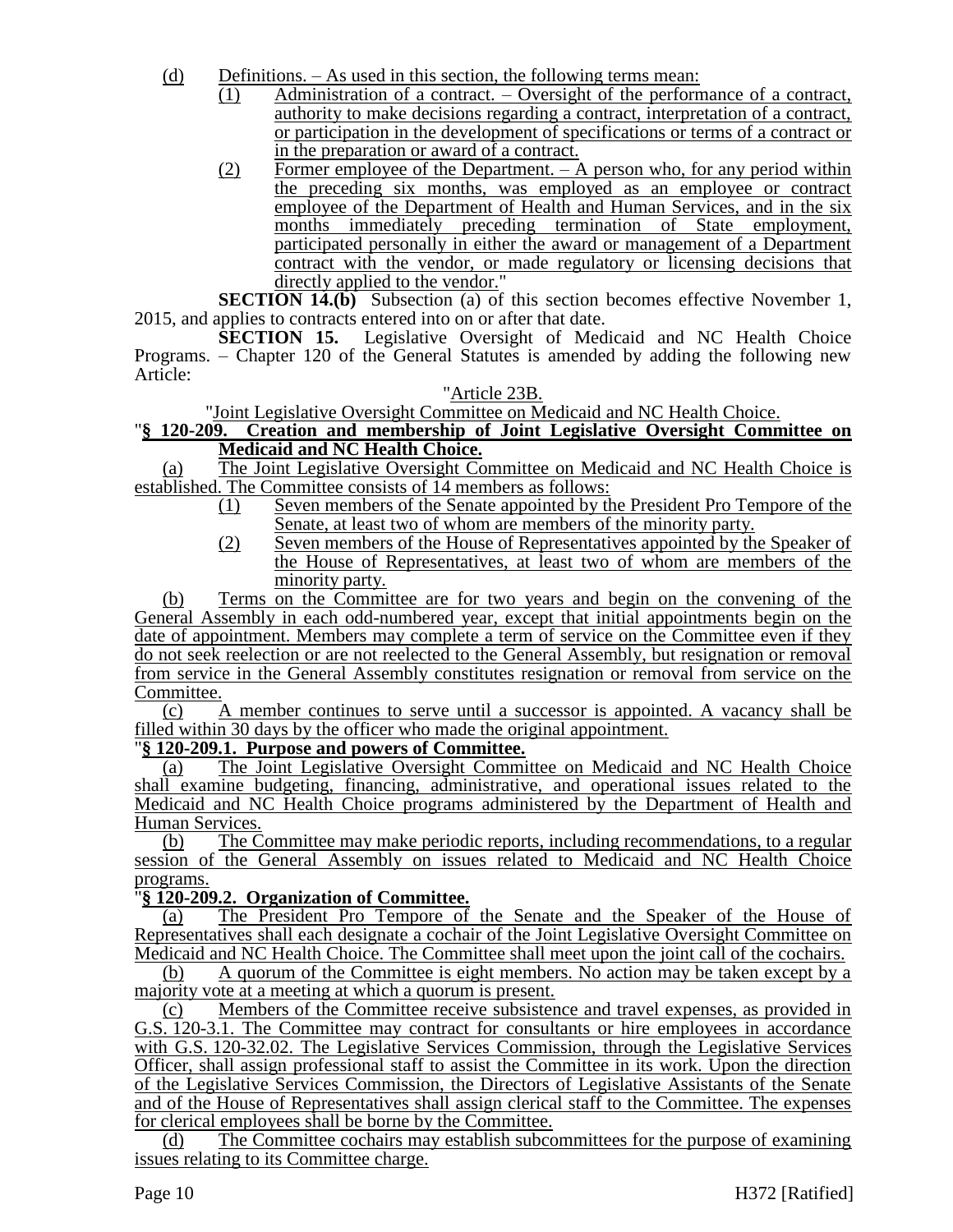#### "**§ 120-209.3. Additional powers.**

The Joint Legislative Oversight Committee on Medicaid and NC Health Choice, while in discharge of official duties, shall have access to any paper or document and may compel the attendance of any State official or employee before the Committee or secure any evidence under G.S. 120-19. In addition, G.S. 120-19.1 through G.S. 120-19.4 shall apply to the proceedings of the Committee as if it were a joint committee of the General Assembly.

### "**§ 120-209.4. Reports to Committee.**

Whenever the Department of Health and Human Services, or any division within the Department, is required by law to report to the General Assembly or to any of its permanent, study, or oversight committees or subcommittees on matters relating to the Medicaid and NC Health Choice programs, the Department shall transmit a copy of the report to the cochairs of the Joint Legislative Oversight Committee on Medicaid and NC Health Choice."

**SECTION 16.** G.S. 120-208.1(a)(2)b. is repealed.

**SECTION 17.** Jurisdiction for legislative oversight of the Medicaid and NC Health Choice programs is transferred from the Joint Legislative Oversight Committee on Health and Human Services to the Joint Legislative Oversight Committee on Medicaid and NC Health Choice. However, both Committees have concurrent jurisdiction over issues related to mental health, developmental disabilities, and substance abuse services covered by the Medicaid and NC Health Choice programs. Any reports related to the Medicaid or NC Health Choice programs shall be provided to the Joint Legislative Oversight Committee on Medicaid and NC Health Choice.

**SECTION 18.** G.S. 108A-54.1A reads as rewritten:

#### "**§ 108A-54.1A. Amendments to Medicaid State Plan and Medicaid Waivers.**

(a) No provision in the Medicaid State Plan or in a Medicaid Waiver may expand or otherwise alter the scope or purpose of the Medicaid program from that authorized by law enacted by the General Assembly. For purposes of this section, the term "amendments to the State Plan" includes State Plan amendments, Waivers, and Waiver amendments.The Department of Health and Human Services is expressly authorized and required to take any and all necessary action to amend the State Plan and waivers in order to keep the program within the certified budget, except as provided in G.S. 108A-54(f). For purposes of this section, the term "amendments to the State Plan" includes State Plan amendments, Waivers, and Waiver amendments.

(b) The Department may submit amendments to the State Plan only as required under any of the following circumstances:

- (1) A law enacted by the General Assembly directs the Department to submit an amendment to the State Plan.
- (2) A law enacted by the General Assembly makes a change to the Medicaid Program that requires approval by the federal government.
- (3) A change in federal law, including regulatory law, or a change in the interpretation of federal law by the federal government requires an amendment to the State Plan.
- (4) A change made by the Department to the Medicaid Program requires an amendment to the State Plan, if the change was within the authority granted to the Department by State law.
- (5) An amendment to the State Plan is required in response to an order of a court of competent jurisdiction.
- (6) An amendment to the State Plan is required to ensure continued federal financial participation.

(c) Amendments to the State Plan submitted to the federal government for approval shall contain only those changes that are allowed by the authority for submitting an amendment to the State Plan in subsection (b) of this section.

(d) No fewer than 10 days prior to submitting an amendment to the State Plan to the federal government, the Department shall post the amendment on its Web site and notify the members of the Joint Legislative Oversight Committee on Health and Human Services Medicaid and NC Health Choice and the Fiscal Research Division that the amendment has been posted. For any amendments to the State Plan that add or eliminate an optional service, the notice required by this subsection shall be 90 days. This notice requirement shall not apply to draft or proposed amendments submitted to the federal government for comments but not submitted for approval. The amendment shall remain posted on the Department's Web site at